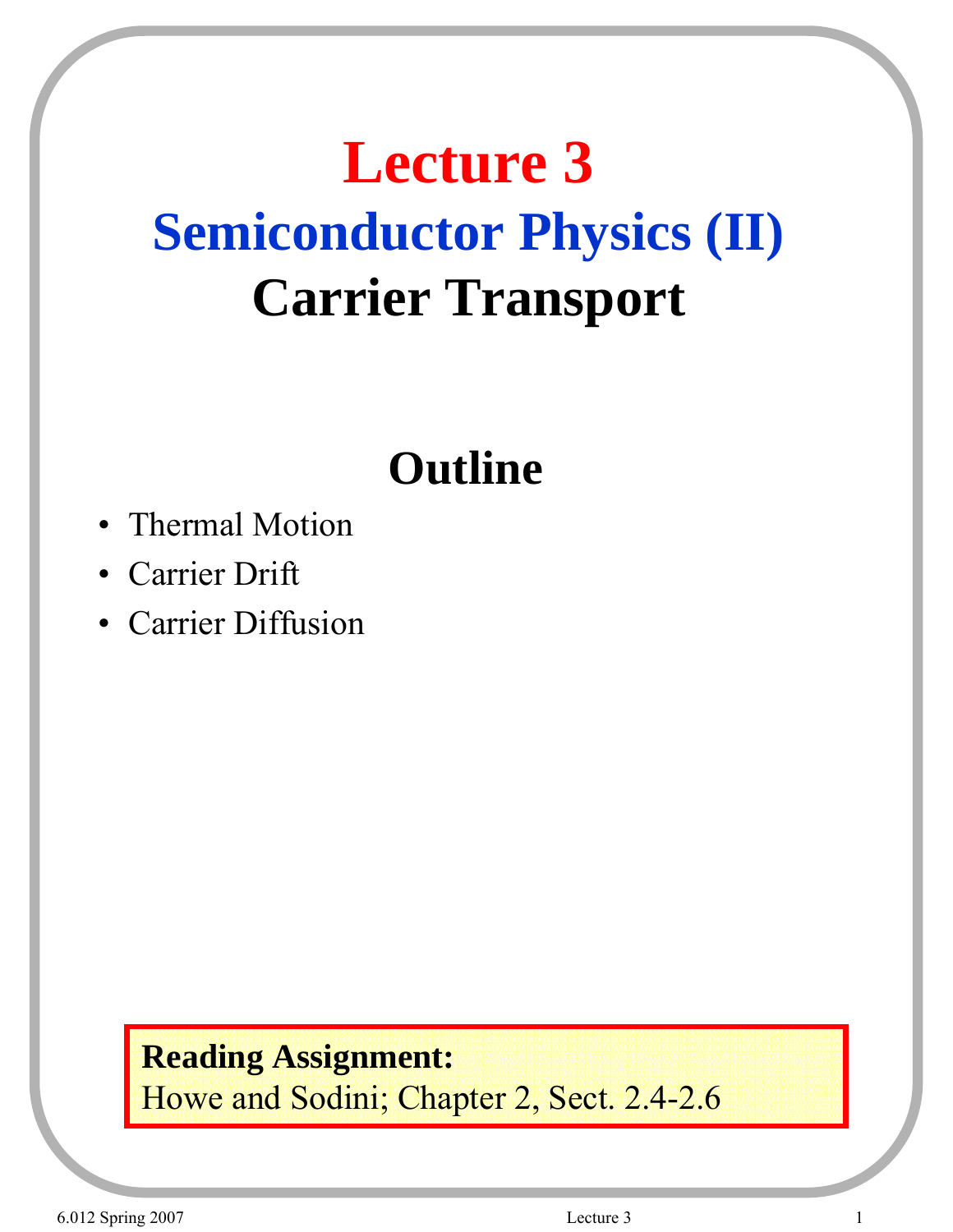# **1. Thermal Motion**

In thermal equilibrium, carriers are not sitting still:

- Undergo collisions with vibrating Si atoms (*Brownian motion*)
- Electrostatically interact with each other and with ionized (charged) dopants



Characteristic time constant of thermal motion: ⇒ **mean free time between collisions**

# $\tau_c \equiv$  *collison time* [*s*]

In between collisions, carriers acquire high velocity:

# $\mathbf{v}_{\mathbf{th}} = \mathbf{thermal}$  velocity  $\left[\mathbf{cms}^{-1}\right]$

but get nowhere!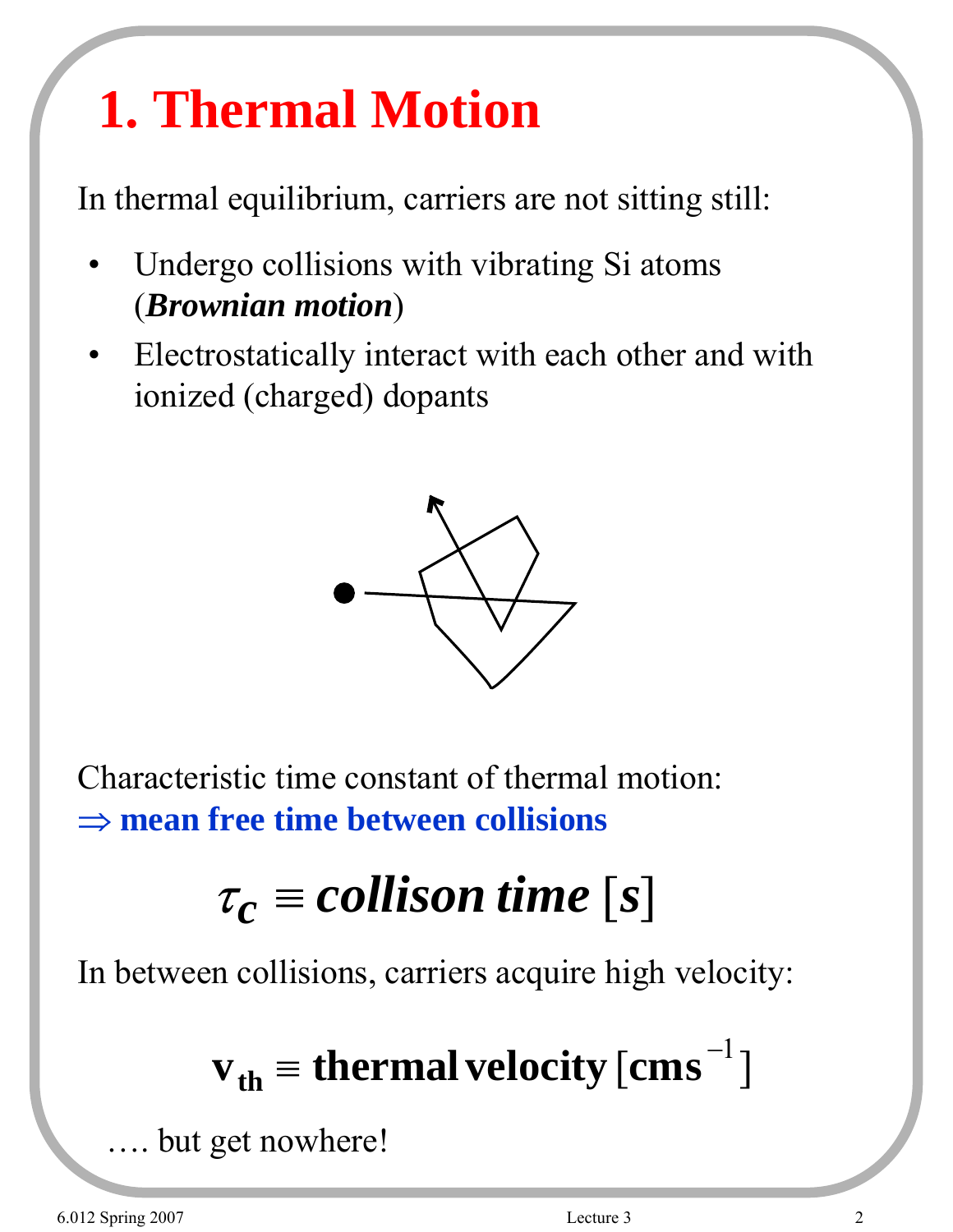

Characteristic length of thermal motion:

 $\lambda \equiv$  *mean free path* [*cm*]

$$
\lambda = v_{th} \tau_c
$$

Put numbers for Si at room temperature:  $\tau_c \approx 10^{-13} s$  $v_{th} \approx 10^{7} \, \text{cm s}^{-1}$ 

$$
\Rightarrow \lambda \approx 0.01 \,\mu m
$$

For reference, state-of-the-art production MOSFET:  $\text{L}_\text{g} \approx 0.1 \text{ }\mu\text{m}$ 

⇒ **Carriers undergo many collisions as they travel through devices**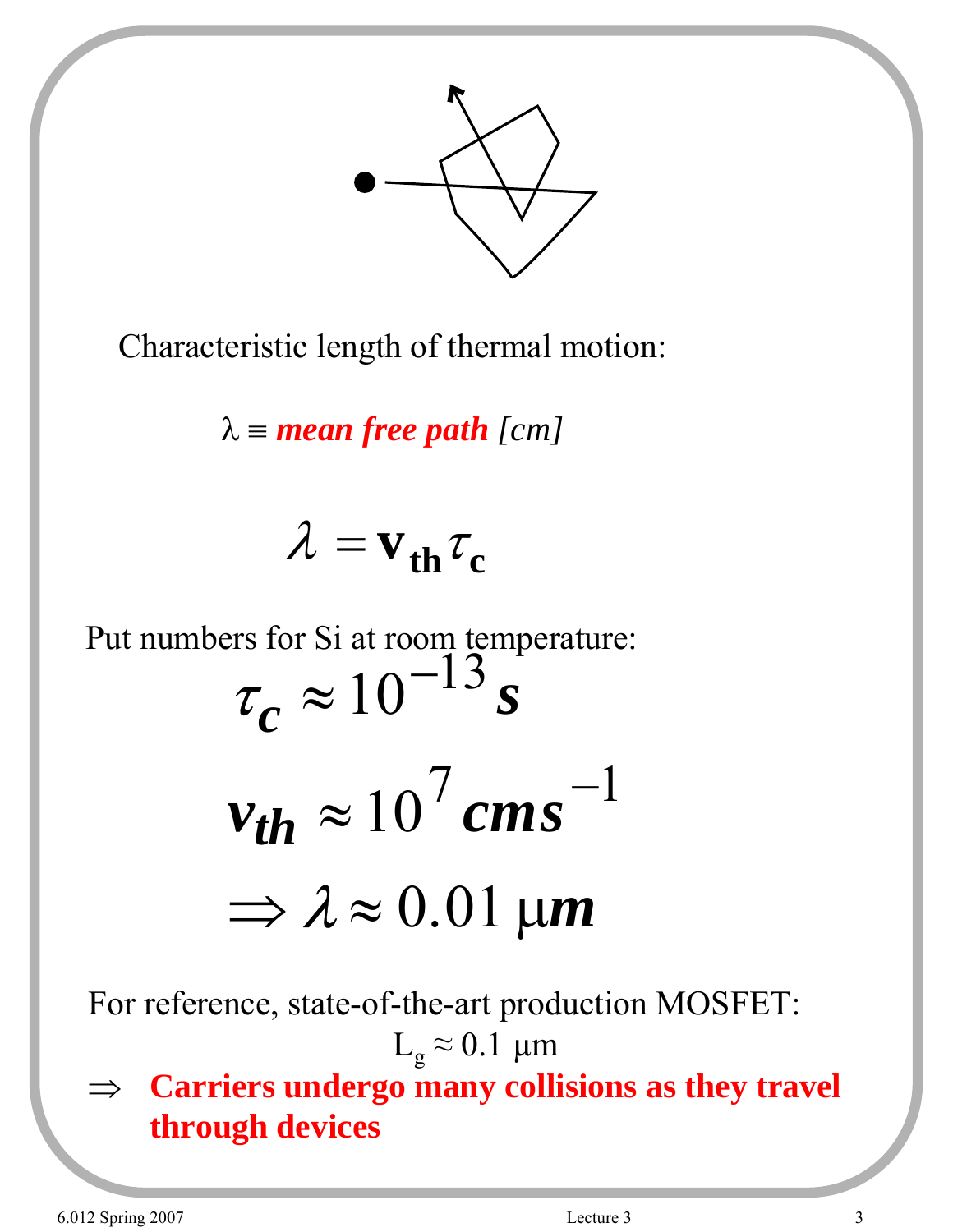# **2. Carrier Drift**

Apply electric field to semiconductor:

 $E \equiv$  **electric field** [V cm<sup>-1</sup>]







Between collisions, carriers accelerate in the direction of the electrostatic field:

$$
\mathbf{v(t)} = \mathbf{a} \bullet \mathbf{t} = \pm \frac{\mathbf{qE}}{\mathbf{m}_{\mathbf{n},\mathbf{p}}} \mathbf{t}
$$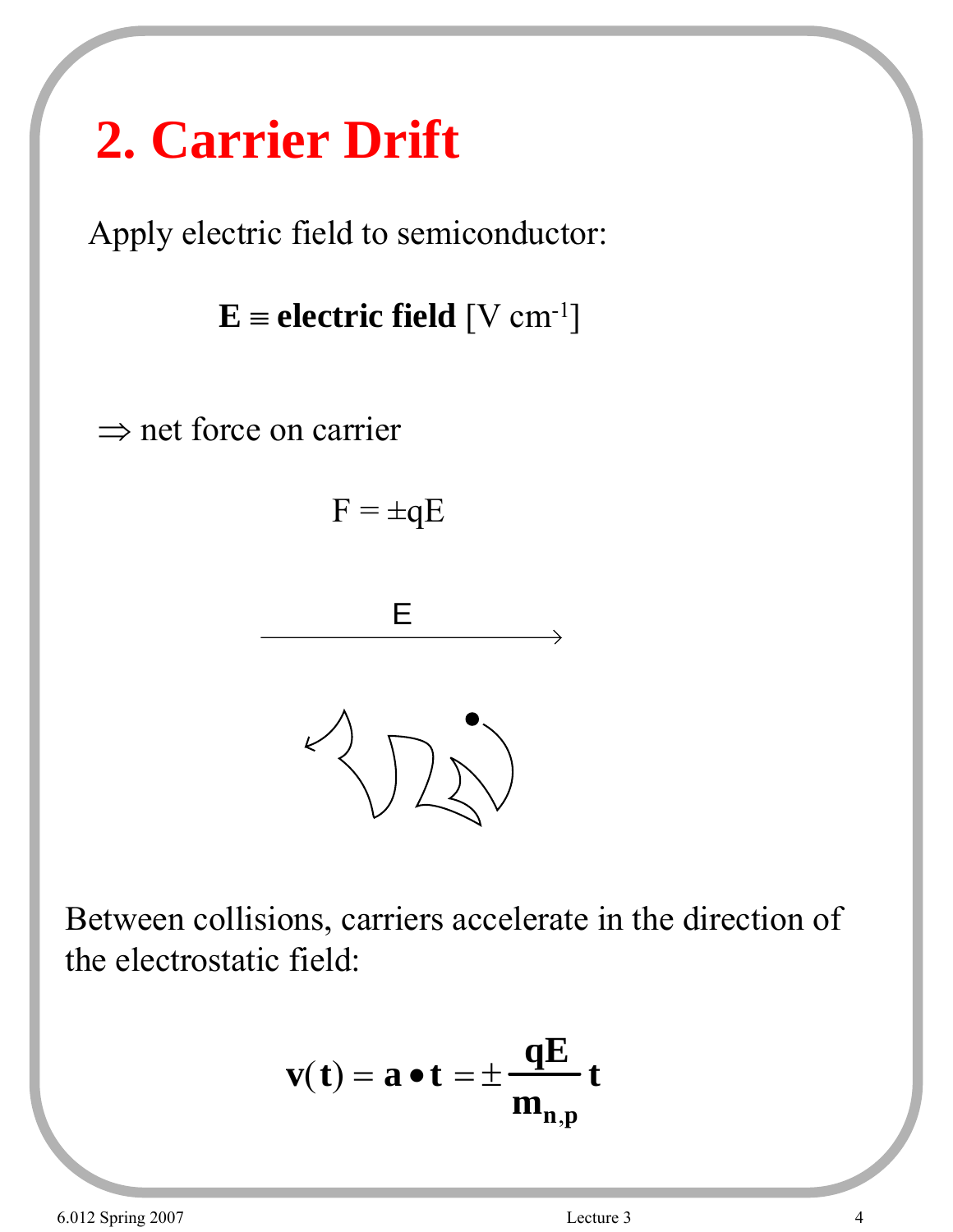But there is (on the average) a collision every  $\tau_c$  and the velocity is randomized:



The average net velocity in direction of the field:

$$
\overline{\mathbf{v}} = \mathbf{v}_d = \pm \frac{\mathbf{q} \mathbf{E}}{2\mathbf{m}_{n,p}} \tau_c = \pm \frac{\mathbf{q} \tau_c}{2\mathbf{m}_{n,p}} \mathbf{E}
$$

This is called **drift velocity** [cm s-1]

Define:

$$
\mu_{n,p} = \frac{q \tau_c}{2m_{n,p}} \equiv \text{mobility} \, [\text{cm}^2 \text{V}^{-1} \text{s}^{-1}]
$$

**Then, for electrons:**

$$
\mathbf{v}_{dn} = -\mu_n \mathbf{E}
$$

#### **and for holes:**

$$
\mathbf{v}_{dp} = \mu_p \mathbf{E}
$$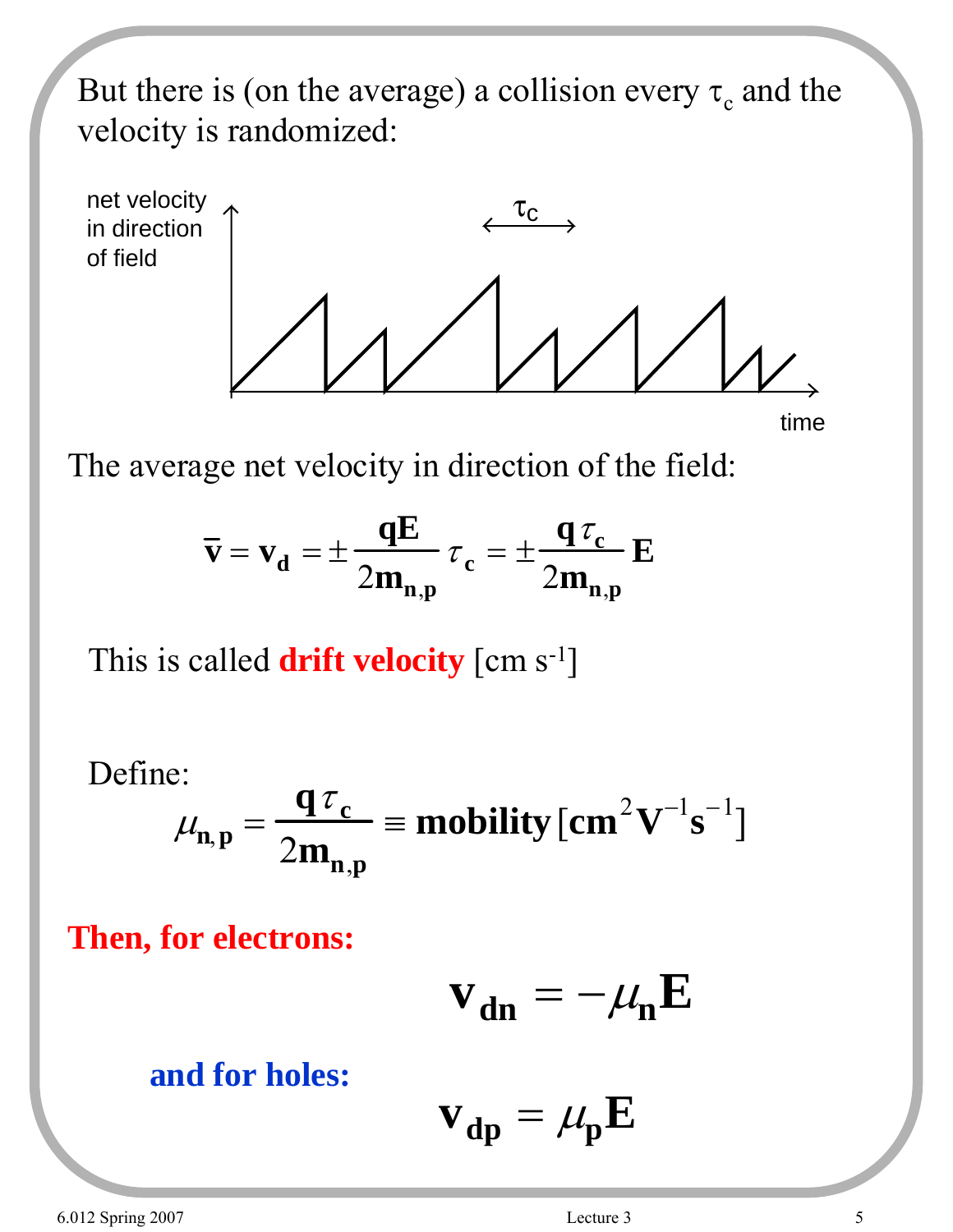### **Mobility - is a measure of** *ease* **of carrier drift**

- If  $\tau_c \uparrow$ , longer time between collisions  $\Rightarrow \mu \uparrow$
- If m  $\downarrow$ , "lighter" particle  $\Rightarrow \mu \uparrow$

At room temperature, mobility in Si depends on doping:



- For low doping level,  $\mu$  is limited by collisions with lattice. As Temp ->**INCREASES;** µ-> **DECREASES**
- For medium doping and high doping level,  $\mu$  limited by collisions with ionized impurities
- Holes " heavier" than electrons
	- For same doping level,  $\mu_n > \mu_p$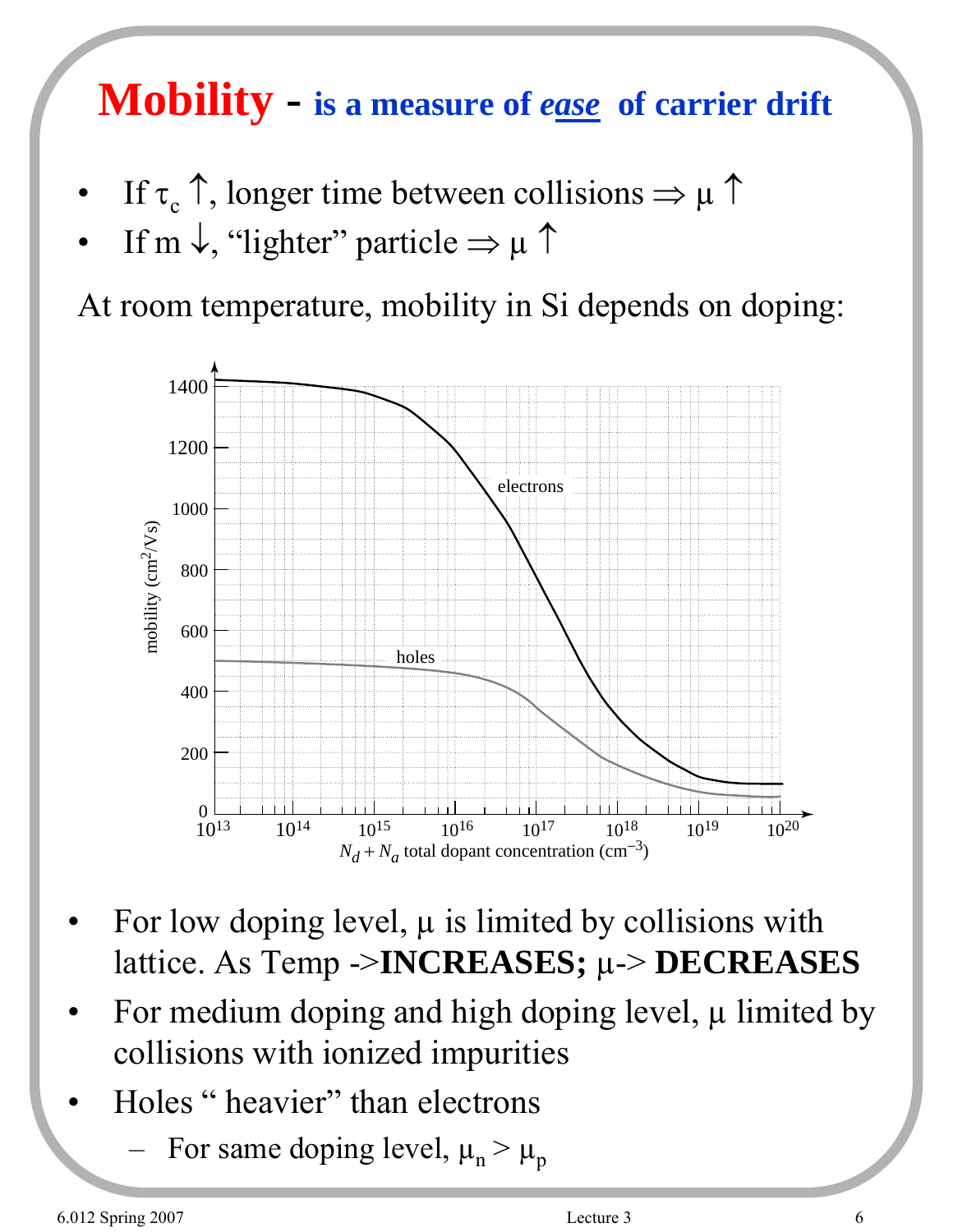### **Drift Current**

Net velocity of charged particles  $\Rightarrow$  electric current:

*Drift current density* <sup>∝</sup> *carrier drift velocity* ∝ *carrier concentration*  ∝ *carrier charge*

**Drift current densities:**

$$
J_n^{drift} = -qnv_{dn} = qn\mu_n E
$$
  

$$
J_p^{drift} = qpv_{dp} = qp\mu_p E
$$

Check signs:

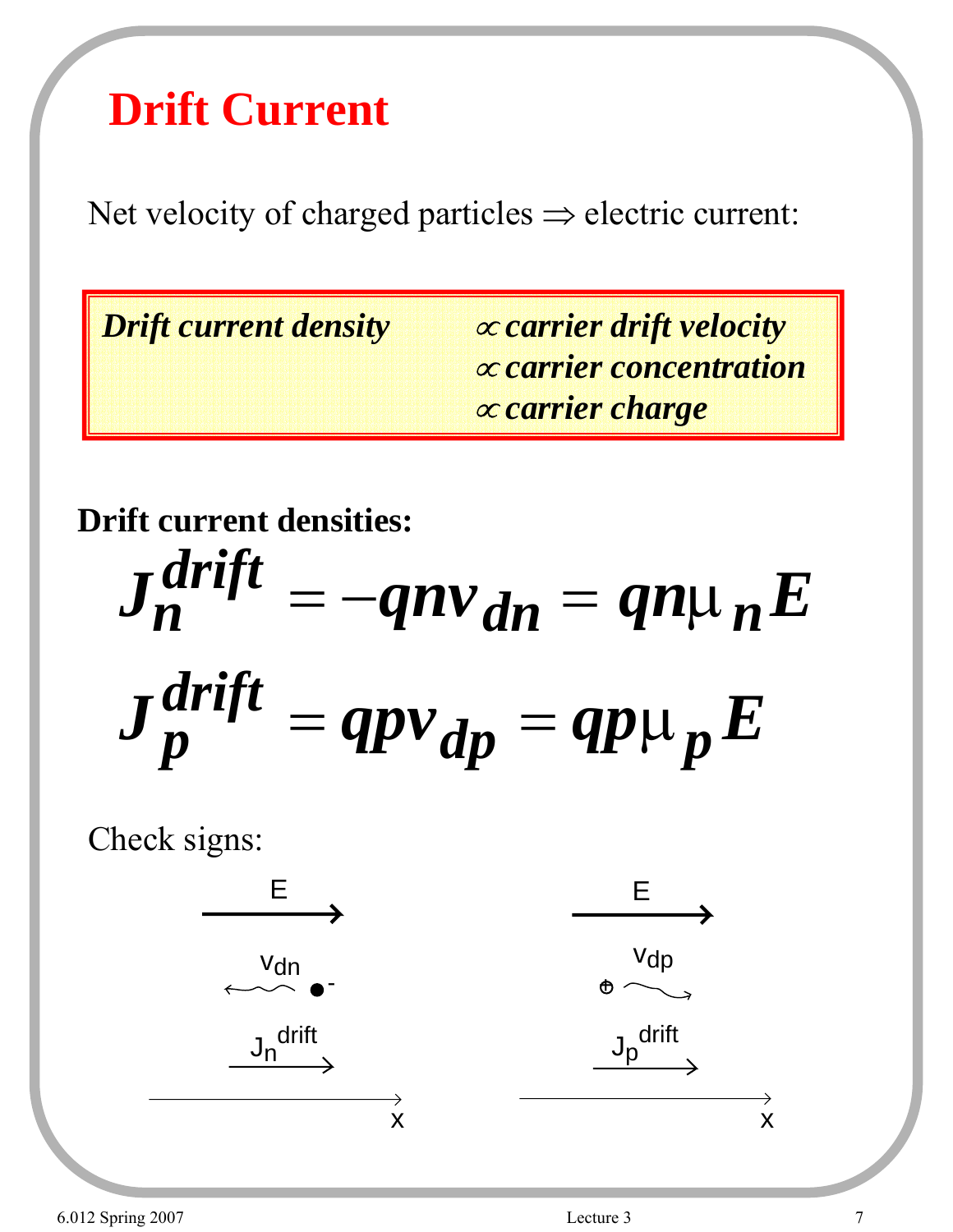**Total Drift Current Density :**

$$
\boldsymbol{J}^{drift} = \boldsymbol{J}^{drift}_n + \boldsymbol{J}^{drift}_p = q(n\mu_n + p\mu_p)\boldsymbol{E}
$$

Has the form of *Ohm's Law*

$$
\boldsymbol{J} = \boldsymbol{\sigma} \boldsymbol{E} = \frac{\boldsymbol{E}}{\rho}
$$

#### Where:

$$
\sigma \equiv \text{conductivity} [\Omega^{-1} \bullet \text{ cm}^{-1}]
$$

$$
\rho \equiv \text{resistivity} [\Omega \bullet \text{ cm}]
$$

Then:

$$
\sigma = \frac{1}{\rho} = q \Big( n \mu_n + p \mu_p \Big)
$$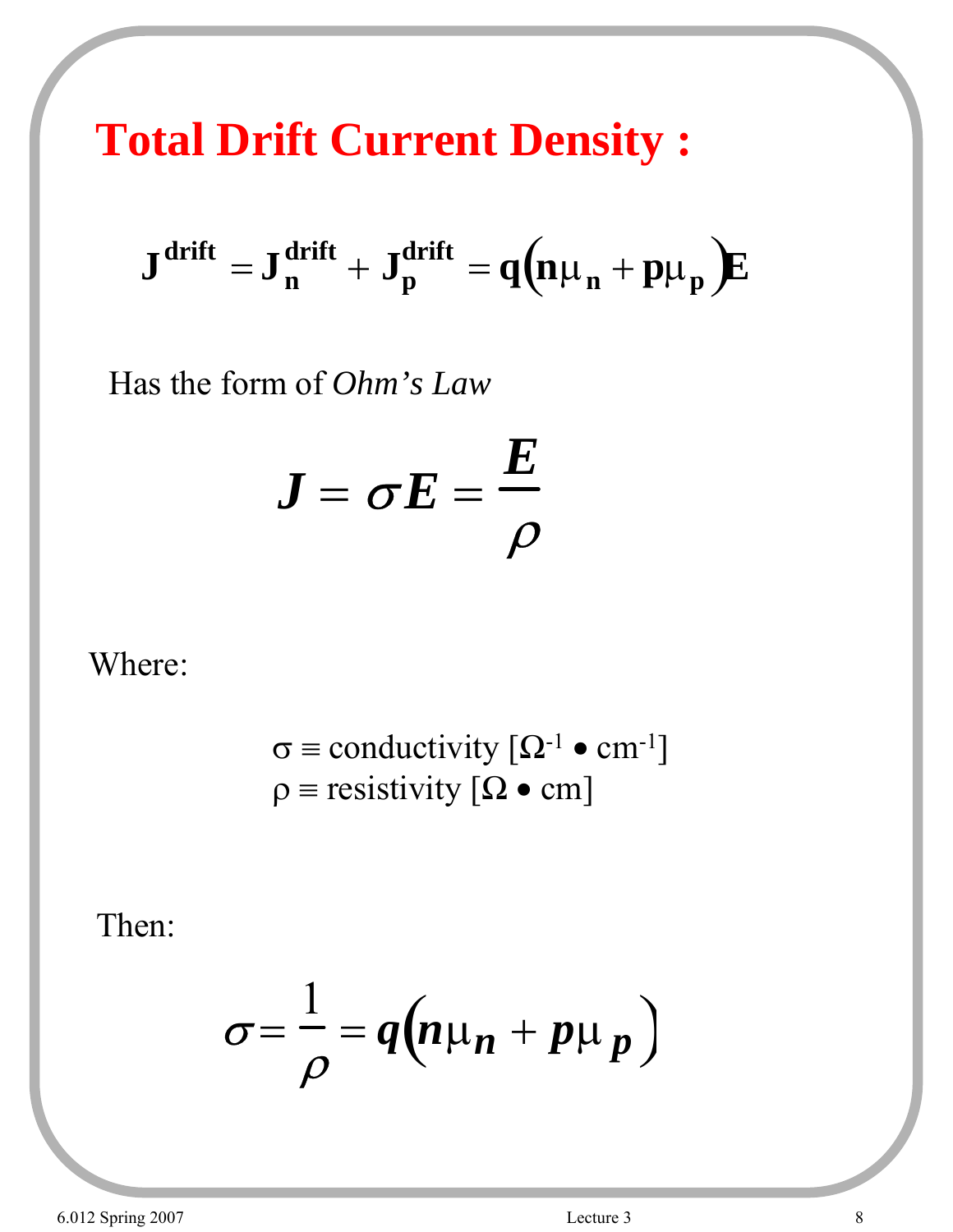**Resistivity** is commonly used to specify the doping level

In n-type semiconductor:

$$
\rho_{\mathbf{n}} \approx \frac{1}{\mathbf{q} \mathbf{N}_{\mathbf{d}} \mu_{\mathbf{n}}}
$$

In p-type semiconductor:



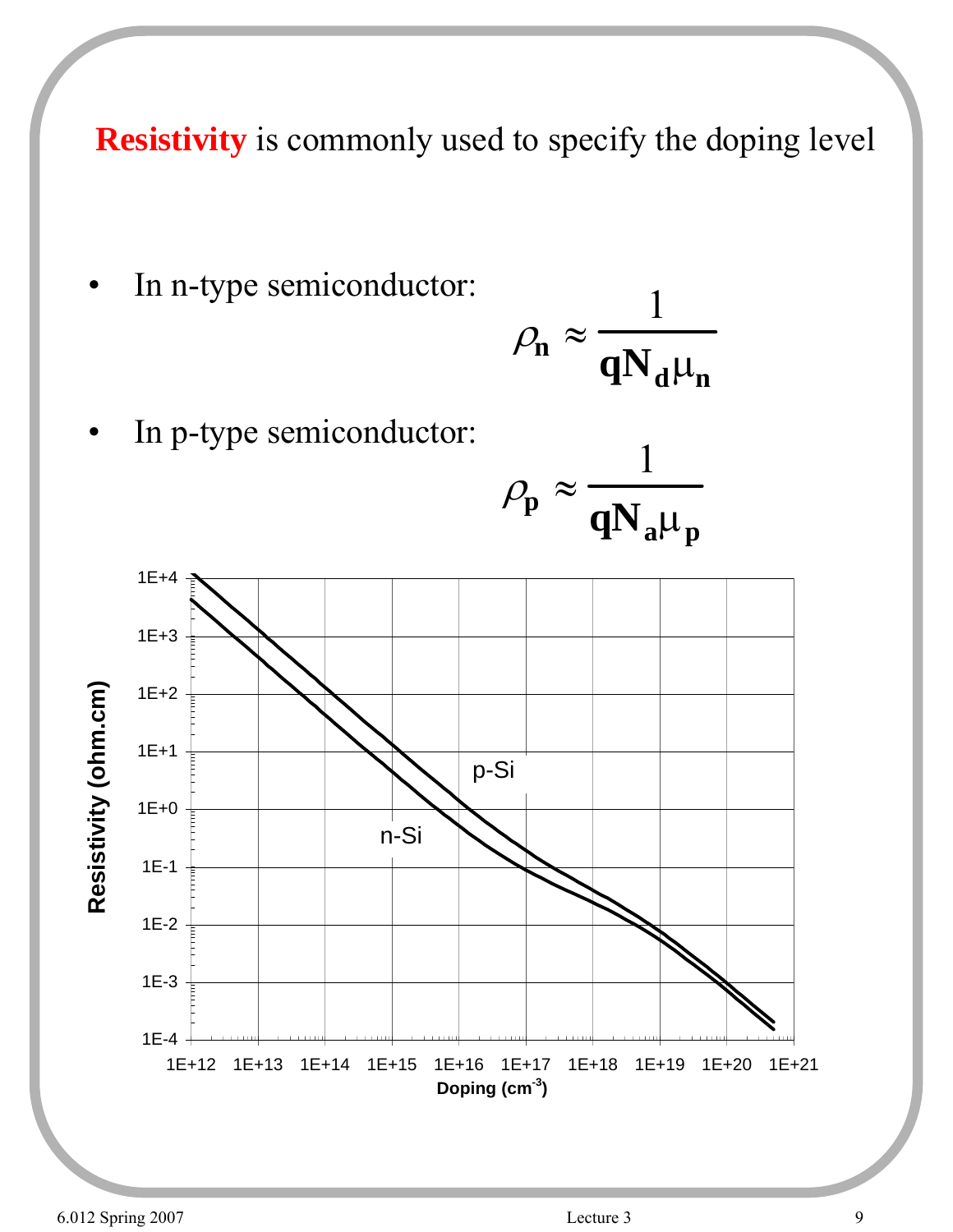### **Numerical Example:**

Si with  $N_d = 3 \times 10^{16}$  cm<sup>-3</sup> at room temperature  $\mu_n \approx 1000 \text{ cm}^2 / V \cdot s$  $\rho_n \approx 0.21 \Omega \bullet cm$  $n \approx 3X10^{16}$  *cm*<sup>-3</sup> Apply  $E = 1$  kV/cm  $J_n^{drift} \approx 4.8 \times 10^3 A/cm^2$  $|v_{dn}| \approx 10^6 cm / s << v_{th}$  $J_n^{drift} \approx qn v_{dn} = qn \mu_n E = \sigma E = \frac{E}{\sigma}$  $\frac{drift}{n} \approx 4.8 \times$ *drift*  $\frac{d}{dn}^{drift} \approx qn v_{dn}^{} = qn \mu_{n}^{} E = \sigma E =$  $\rho$ σ

Time to drift through  $L = 0.1 \mu m$ 

$$
t_d = \frac{L}{v_{dn}} = 10 ps
$$

**fast!**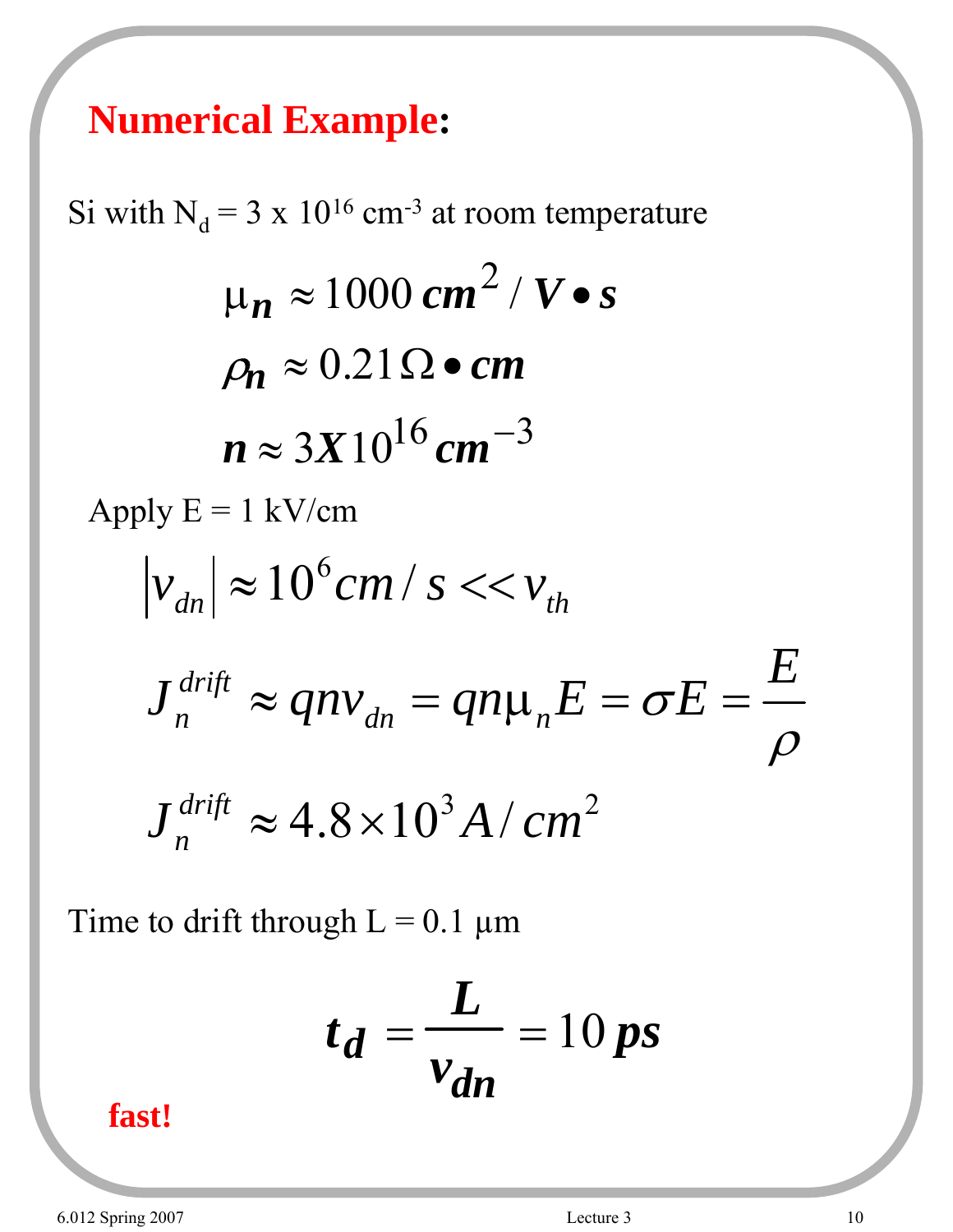## **3. Carrier Diffusion**

### **Diffusion** = particle movement (flux) in response to concentration gradient



#### **Elements of diffusion:**

- A medium (*Si Crystal*)
- A gradient of particles (*electrons and holes*) inside the medium
- Collisions between particles and medium send particles off in random directions
	- Overall result is to erase gradient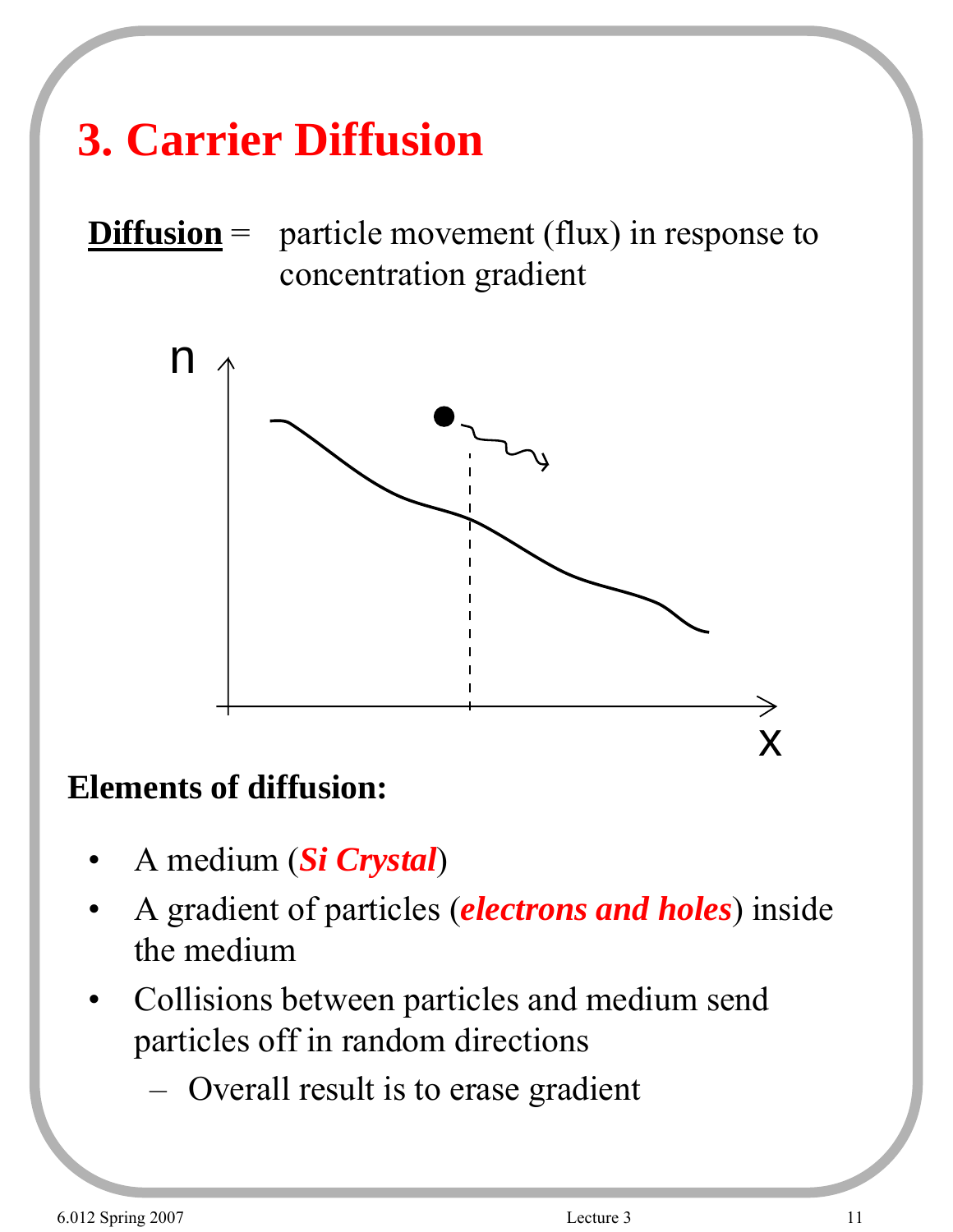### **Fick's first law-Key diffusion relationship**

*Diffusion flux* <sup>∝</sup> *- concentration gradient*

**Flux**  $\equiv$  number of particles crossing a unit area per unit time  $\lceil$  cm<sup>-2</sup> • s<sup>-1</sup>]

**For Electrons:**

$$
\mathbf{F}_n = -\mathbf{D}_n \frac{dn}{dx}
$$

**For Holes:**

$$
\mathbf{F}_{\mathbf{p}} = -\mathbf{D}_{\mathbf{p}} \frac{\mathbf{dp}}{\mathbf{dx}}
$$

 $\mathbf{D}_n$  = electron diffusion coefficient  $\text{cm}^2 \text{ s}^{-1}$  $\mathbf{D}_{\mathbf{p}}$  = hole diffusion coefficient [cm<sup>2</sup> s<sup>-1</sup>]

D measures the *ease* of carrier diffusion in response to a concentration gradient:  $D \uparrow \Rightarrow F^{\text{diff}} \uparrow$ 

D limited by vibration of lattice atoms and ionized dopants.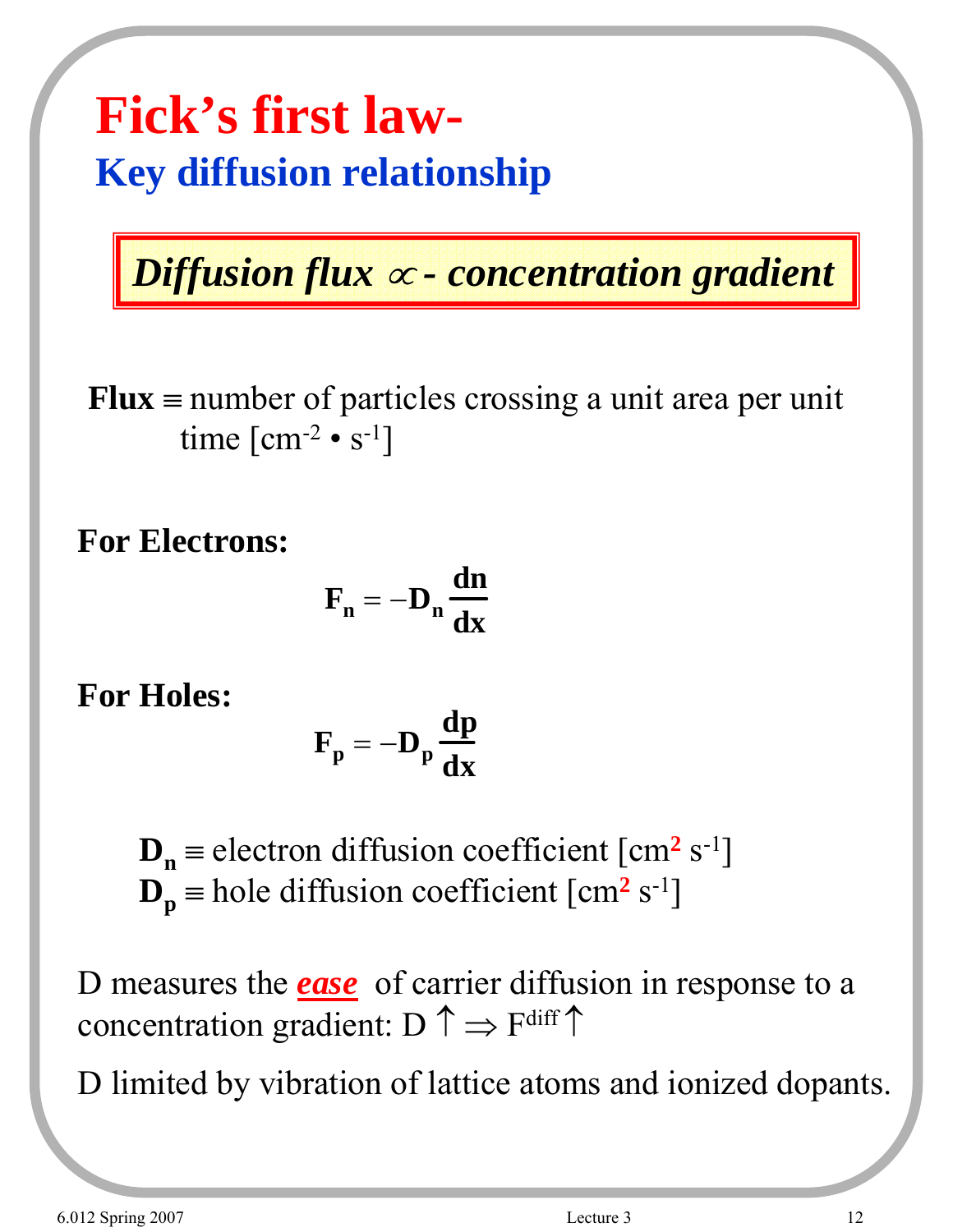## **Diffusion Current**

*Diffusion current density =charge* <sup>×</sup> *carrier flux*

$$
J_n^{diff} = qD_n \frac{dn}{dx}
$$

$$
J_p^{diff} = -qD_p \frac{dp}{dx}
$$

#### **Check signs:**

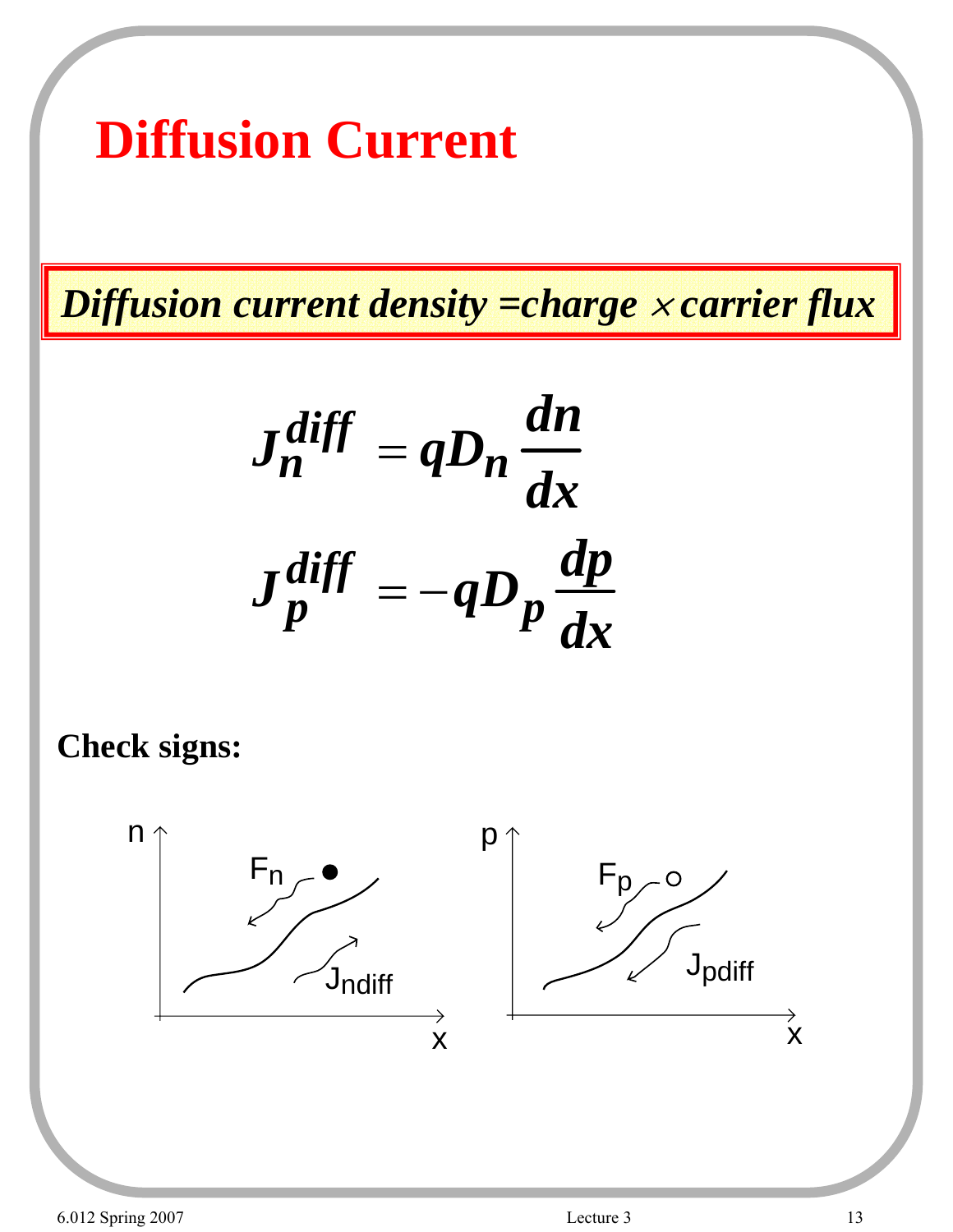## **Einstein relation**

At the core of drift and diffusion is same physics: collisions among particles and medium atoms ⇒ **there should be a relationship between D and µ**

#### **Einstein relation** [will not derive in 6.012]

$$
\frac{D}{\mu}=\frac{kT}{q}
$$

In semiconductors:

| $D_n$         | -- | kT | -- | $D_{n}$       |
|---------------|----|----|----|---------------|
| $\mu_{\bf n}$ |    | u  |    | $\mu_{\bf p}$ |

 $kT/q \equiv$  thermal voltage

At room temperature:

$$
\frac{\mathbf{k}\mathbf{T}}{\mathbf{q}} \approx 25\,\mathbf{m}\mathbf{V}
$$

For example: for  $N_d = 3 \times 10^{16}$  cm<sup>-3</sup>

$$
\mu_n \approx 1000 \, \text{cm}^2 / \text{V} \cdot \text{s} \quad \Rightarrow \quad D_n \approx 25 \, \text{cm}^2 / \text{s}
$$
\n
$$
\mu_p \approx 400 \, \text{cm}^2 / \text{V} \cdot \text{s} \quad \Rightarrow \quad D_p \approx 10 \, \text{cm}^2 / \text{s}
$$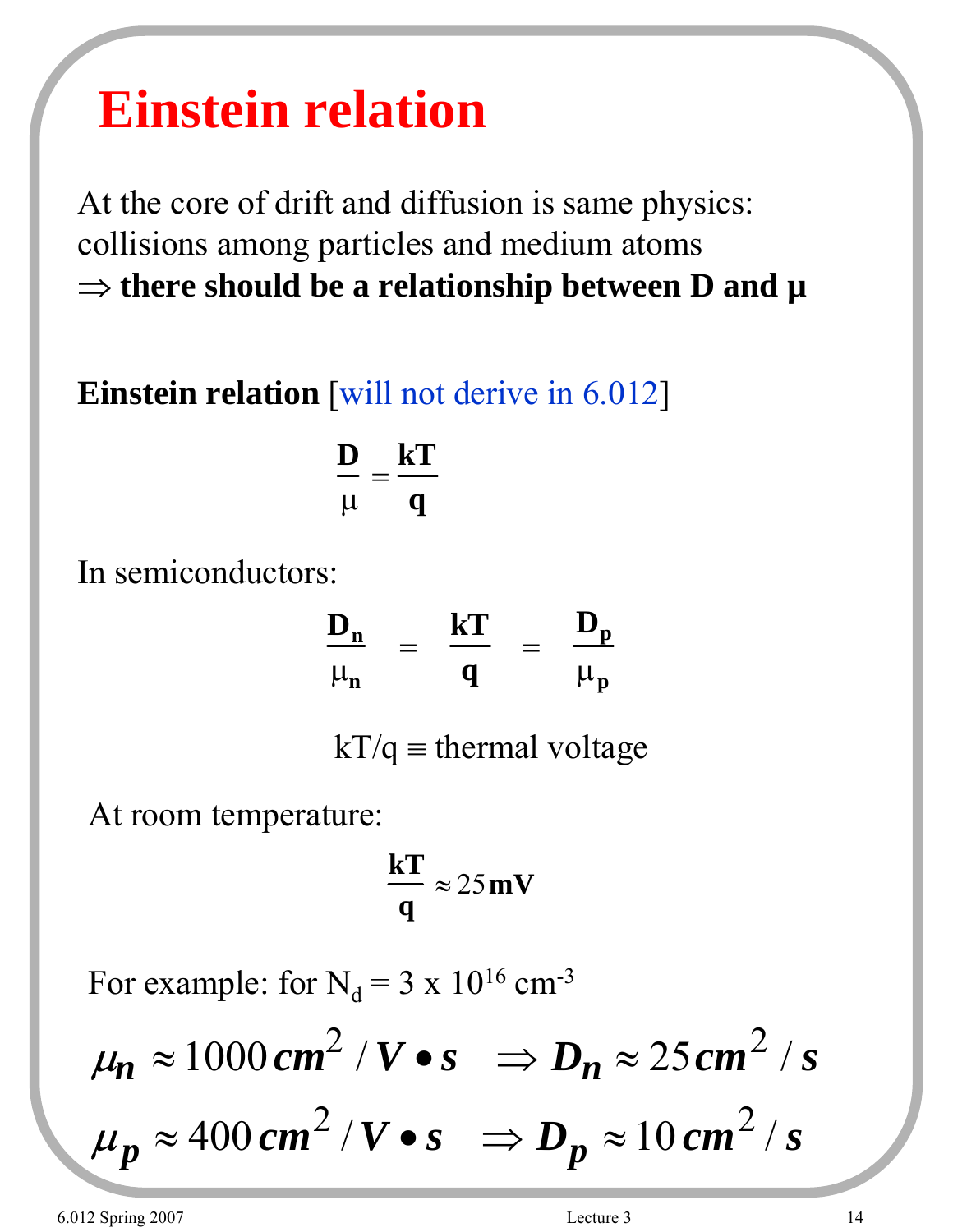## **Total Current Density**

In general, total current can flow by drift and diffusion separately. **Total current density:**

$$
J_n = J_n^{drift} + J_n^{diff} = qn\mu_n E + qD_n \frac{dn}{dx}
$$
  

$$
J_p = J_p^{drift} + J_p^{diff} = qp\mu_p E - qD_p \frac{dp}{dx}
$$

 $J_{total} = J_n + J_p$